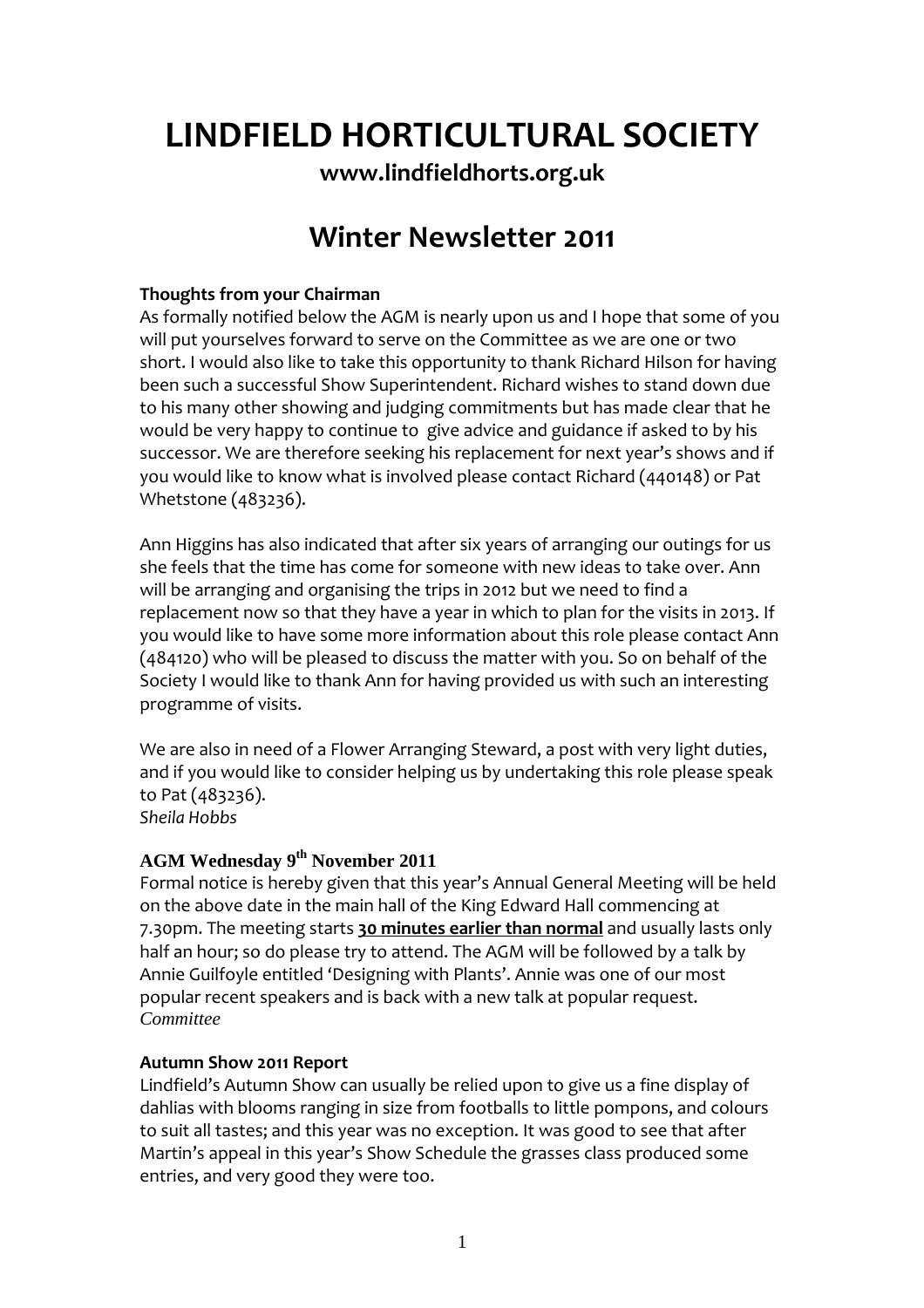I think the Society will have to consider levying an additional charge on Ben Smith (for the heaviest marrow) and Ian Cooper (for the heaviest pumpkin ‐ which weighed 35kgs) if they continue to produce such enormous exhibits; we will need to reinforce the tables!

The vegetable exhibits in general were excellent and the soft fruit exceptional, even allowing for the good season. With good exhibits in the junior categories, very tasty cookery and high class handicrafts there was much to admire and be stimulated by. There was only one disappointment and that was the scarcity of flower arranging entries, although those that we had were of a high quality.

#### *Results*

The Bob Lacey Salver **Business** Ben Smith The Massey‐Dawson Cup Ian Cooper The Helena Hall Cup **Branch** Richard Hilson The Dahlia Members Cup **Michael Figg** The Huddart Cup Jim Stockwell The National Chrysanthemum Society's Certificate & Bronze Medal Pat Mace The President's Salver **The President's Salver** The Dahlia Open Cup **Branch Cup Richard Hilson** The Penney Cup **Same Strategie Strategie Strategie Strategie Strategie Strategie Strategie Strategie Strategie** The Harry Tester Cup **Betty Billins** Kieron James Toys Shield **Emily Sutlow** Heart & Soul Shield **Base Council and Soul Shield** Ruby Anscombe

- *Best in Show*
- *LHS Annual Cups & Awards* The Lady Wilkinson Silver Tray Margaret Wells The Morecombe White Cup Miss N Fulford The Proctor Cup **The Proctor Cup Example 1** Rosemary Humphreys The Shepherd Cup **The Shepherd Cup The Shepherd Cup Alison & Michael Elliott** The Ron Pickett Trophy **State Clare Wilson** The LHS Perpetual Shield **The LHS Perpetual Shield Emily Sutlow** The Shepherd Perpetual Shield **Branch Branch Ruby Anscombe** *Pat Whetstone*
- 
- 
- Vegetable **The Contract of Security Contract Contract Contract Contract Contract Contract Contract Contract Contract Contract Contract Contract Contract Contract Contract Contract Contract Contract Contract Contract Contra** Fruit Alison & Michael Elliott Pot Plant **Department of the Contract Contract Contract Contract Contract Contract Contract Contract Contract Contract Contract Contract Contract Contract Contract Contract Contract Contract Contract Contract Contract Cont** Cookery **Cookery 2008** 
	-

#### **Suttons and Dobies Catalogues**

The Suttons and Dobies Catalogues for the 2012 season are now available at our events. Members when ordering their seeds and plants through the Society will receive a 20% discount on seeds and a 10% discount on other items. It does not matter how much you order, £5 or £50, it all adds to the total on which the Society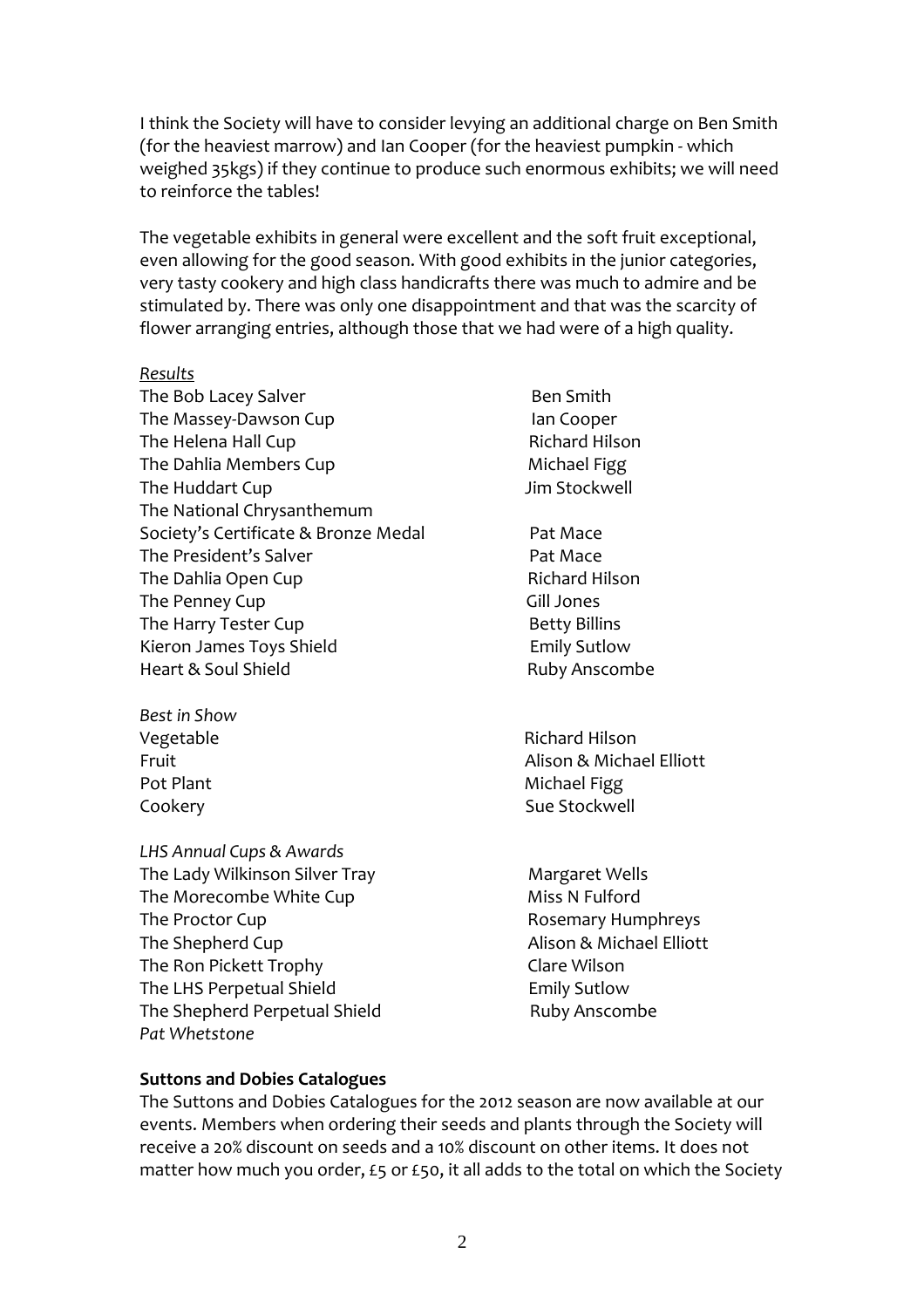itself gets a commission (dependant on the total amount of seeds ordered). So if you intend to purchase Sutton's or Dobie's seeds please do it through the Society, and if you would like a catalogue please see Alison or Michael Elliott. *Alison & Michael Elliott*

### **Kidnapped in Colombia**

The Society is proud to announce that Tom Hart Dyke will be giving the evening talk on the 11<sup>th</sup> April 2012 and would recommend that you put this date in your diary. This will be one of our series of special meetings with a slight increase in charge to £1.50 for members and £3.00 for visitors. Tickets will be on sale from February 2012 onwards.

Many of you will have been on our outing earlier this year to Lullingstone Castle to visit the two acre World Garden which Tom created following his kidnapping. This shows where many of the plants we use in our own gardens come from by being planted in their respective country of origin. It was planned by Tom during his captivity when he was held for nine months by guerrillas in the Panamanian jungle whilst on a plant hunting expedition that went dangerously wrong. Tom is a recognised horticultural expert with a very lively personality and is much in demand as a speaker. It promises to be an excellent evening. *Committee*

#### **Would you open your garden?**

Carol Hughes of St Peters and St James Hospice would like to hear from anyone in Lindfield who would be prepared to open their garden in 2012 in order to help raise funds for the hospice. If you might be able to help this worthy and essential cause please contact Carol (471598).

## **Are you in need of a good watering?**

Well not personally you understand, but Sally McBirney has a good quantity of piping and accessories for a Gardena automated drip feed watering system for which she no longer has any use. In fact some components have never been used; so if you would like to take advantage of this offer please contact Sally (417261).

## **Coach Outings 2012**

You may wish to put in your diary the dates of the 2012 coach trips. These will be to three famous gardens, on two of which you will be able to visit the house, or part of it. The visits have been timed to take place when the gardens should be at their best and will be on Thursday  $5<sup>th</sup>$  July and Thursday 16<sup>th</sup> August (a two garden trip). The venues will be announced in the next newsletter.

You might wonder why there is no trip in June, well apparently there is some minor activity taking place called the Olympics and any coach worth having has been pre‐booked for over a year to help service the event. *Ann Higgins*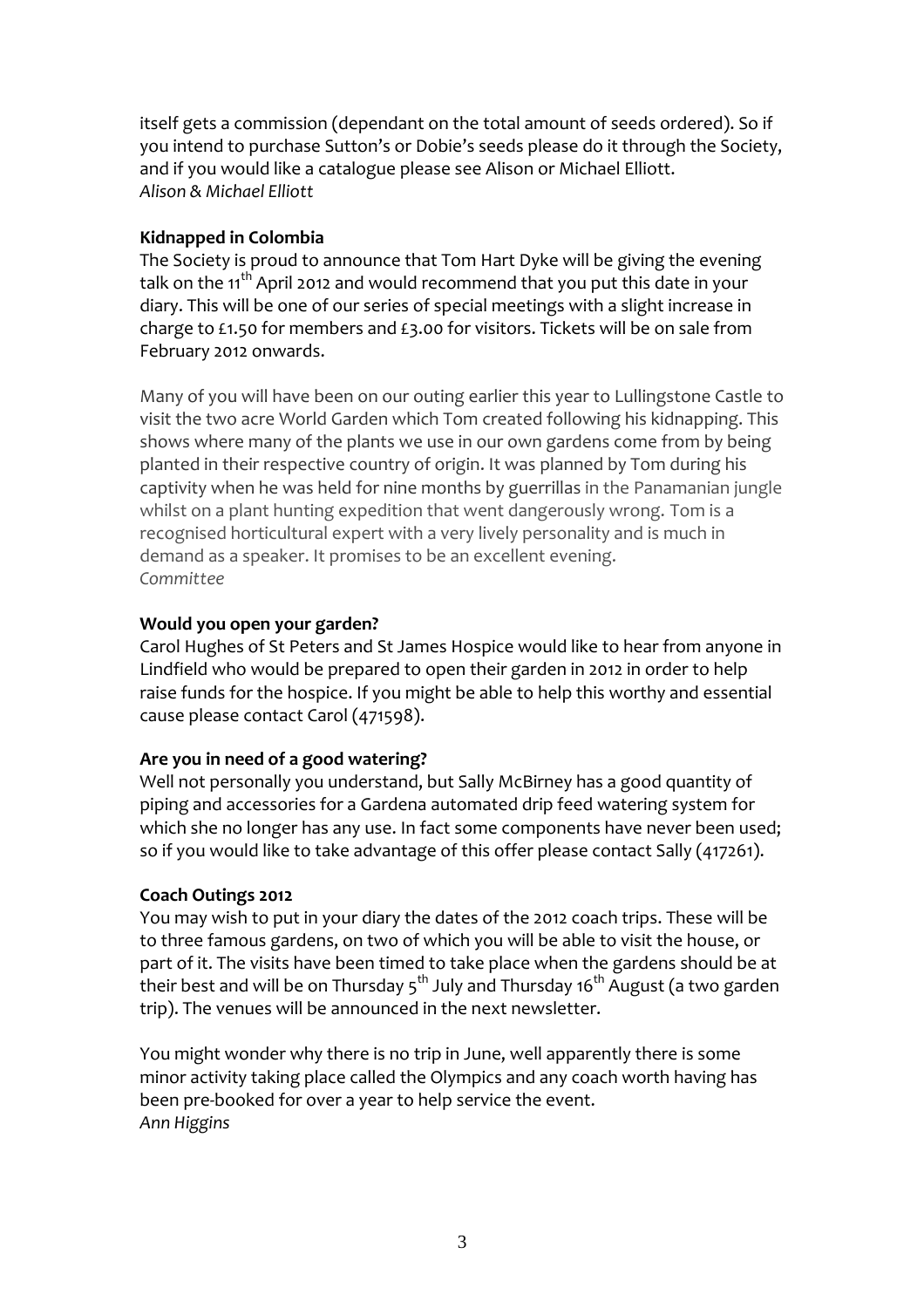## **Lindfield Horticultural Society**

(Affiliated to the R.H.S.) Please reply to: ‐

Telephone 01444 483039 23 William Allen Lane Email alisonelliott6@googlemail.com Lindfield

West Sussex RH16 2SE

October 2011

Notice is hereby given that the **Annual General Meeting** of the above named Society will be held on Wednesday the 9<sup>th</sup> November 2011 at 7.30pm in the King Edward Hall, Lindfield.

#### *AGENDA*

- 1) Chairman's Welcome and Apologies for Absence
- 2) Minutes of the 2010 AGM.
- 3) Matters arising there from.
- 4) To consider the Chairman's report for the year 2010/2011.
- 5) To adopt the Statement of Accounts for the Year ending the 30<sup>th</sup> September 2011.
- 6) Election of Chairman.

| 7)  | Election of Officers: -                               |                                                |
|-----|-------------------------------------------------------|------------------------------------------------|
|     | Vice-Chairman                                         | <b>Show Secretary</b>                          |
|     | Secretary                                             | Flower Arranging Steward                       |
|     | Treasurer                                             | <b>Catering Supervisor</b>                     |
|     |                                                       | Show Superintendent Sundries Centre Supervisor |
| 8)  | Election of a Committee of not more than nine members |                                                |
| 9)  | Appointment of an Examiner                            |                                                |
| 10) | Any Other Business                                    |                                                |
|     |                                                       |                                                |

Alison Elliott (Mrs) Honorary Secretary

#### **N.B.**

Nominations for Chairman, Officers or Membership of the Committee should be made on the form below and must reach the Honorary Secretary by Wednesday  $2^{nd}$  November 2011.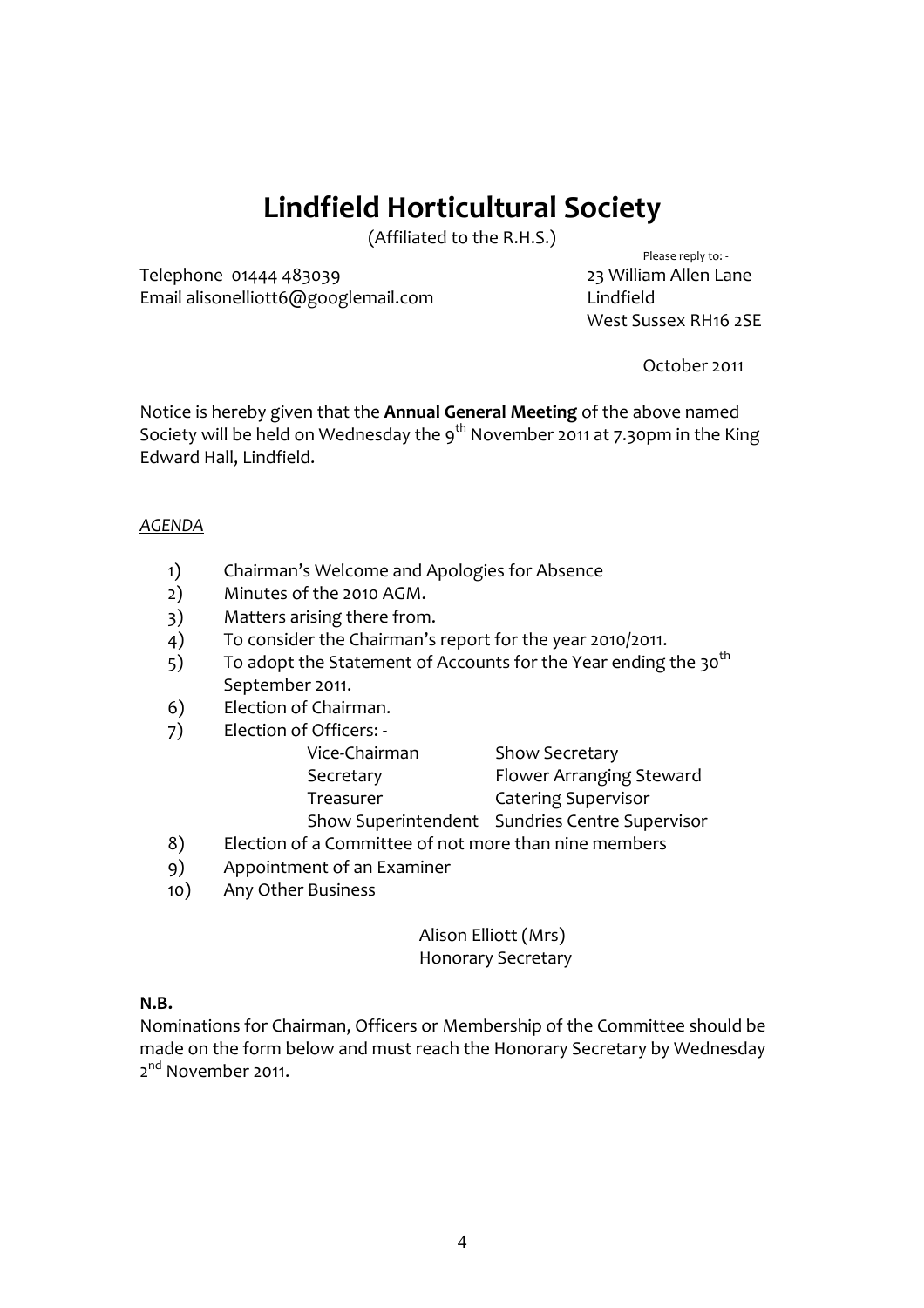## **Nomination Form**

| I propose the appointment of<br>   |
|------------------------------------|
|                                    |
| forthcoming Year.                  |
|                                    |
|                                    |
|                                    |
|                                    |
| I second the proposal              |
|                                    |
|                                    |
|                                    |
|                                    |
| If appointed I am willing to serve |
|                                    |
|                                    |
|                                    |
|                                    |
|                                    |

**Please return this form duly completed, to the Secretary by the 2nd November 2011**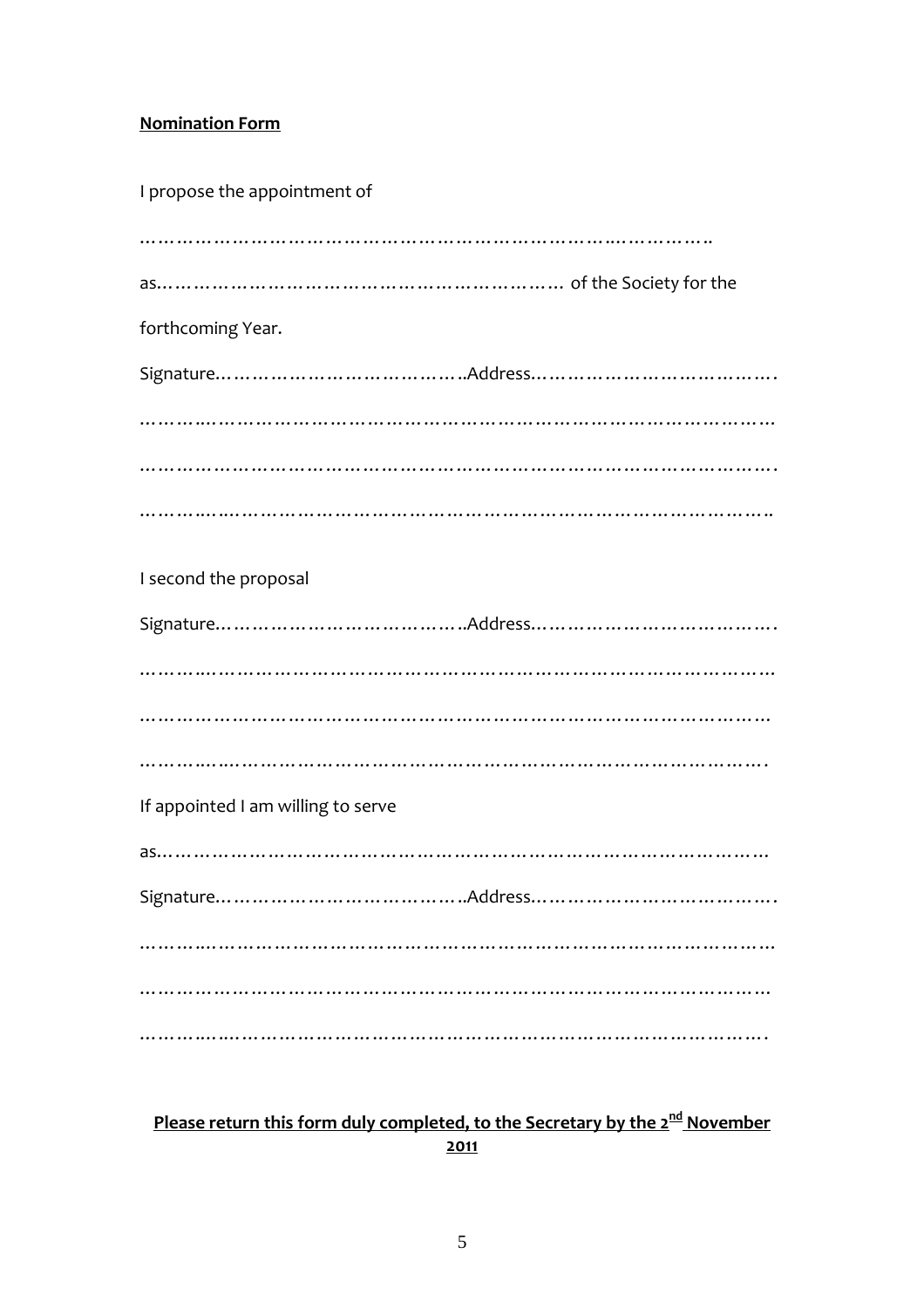# **Lindfield Horticultural Society**

(Affiliated to the R.H.S.)

## **Minutes of the AGM of the Society held on the 10th November 2010 in the King Edward Hall.**

1) The Chairman, Mrs Sheila Hobbs opened the meeting and welcomed the Members attending.

**Apologies for Absence** were received from Zoë Giles and Richard and Lorelei Hilson.

- 2) **Minutes of the meeting of the 2009 AGM** were agreed and signed by the Chairman as a true record.
- 3) **Matters Arising.** There were no other matters than those on the agenda.
- 4) **The Chairman** presented her report saying how the unpleasant winter had helped the large daffodil display at the spring show and how it had been the year of the vegetable at the other shows, she congratulated the shows exhibitors for such good quality produce. She commented on the wide programme of events during the year and thanked everybody for their help and assistance and especially her Committee and family. She specifically mentioned Peter Day who was leaving the Committee after 15 years. She was also looking forward to Christmas as when it was over the days become longer. She was thanked unanimously and her report was accepted by the meeting proposed by Margaret Nicolle and seconded by Malcolm Springall.
- 5) **The Treasurer** presented the accounts for the year, which showed a small surplus of £653. He felt that there was little to report as the accounts were very similar to the previous year. He highlighted the increase in sales at the Sundry's Centre and thanked David Macmillan for selling adverts in the Show Schedule, which brought in over £1000. As expected interest on our investments had fallen considerably. The costs of the Schedule and Newsletters had been shown separately for the first time as the costs were now considerable. Due to falling interest rates the tax liability had fallen and was shown in the Balance Sheet. The Treasurer thanked Malcolm Springall for his help and assistance as examiner and also Joyce Gladwell and Anne Peters the Membership Secretaries. The accounts for the year were accepted, proposed by Rolf Lloyd‐Williams and seconded by Neal McNamara.

6) **Election of Chairman** The President took the Chair thanking everyone for coming and proposed Mrs Sheila Hobbs as Chairman, who was then elected unanimously.